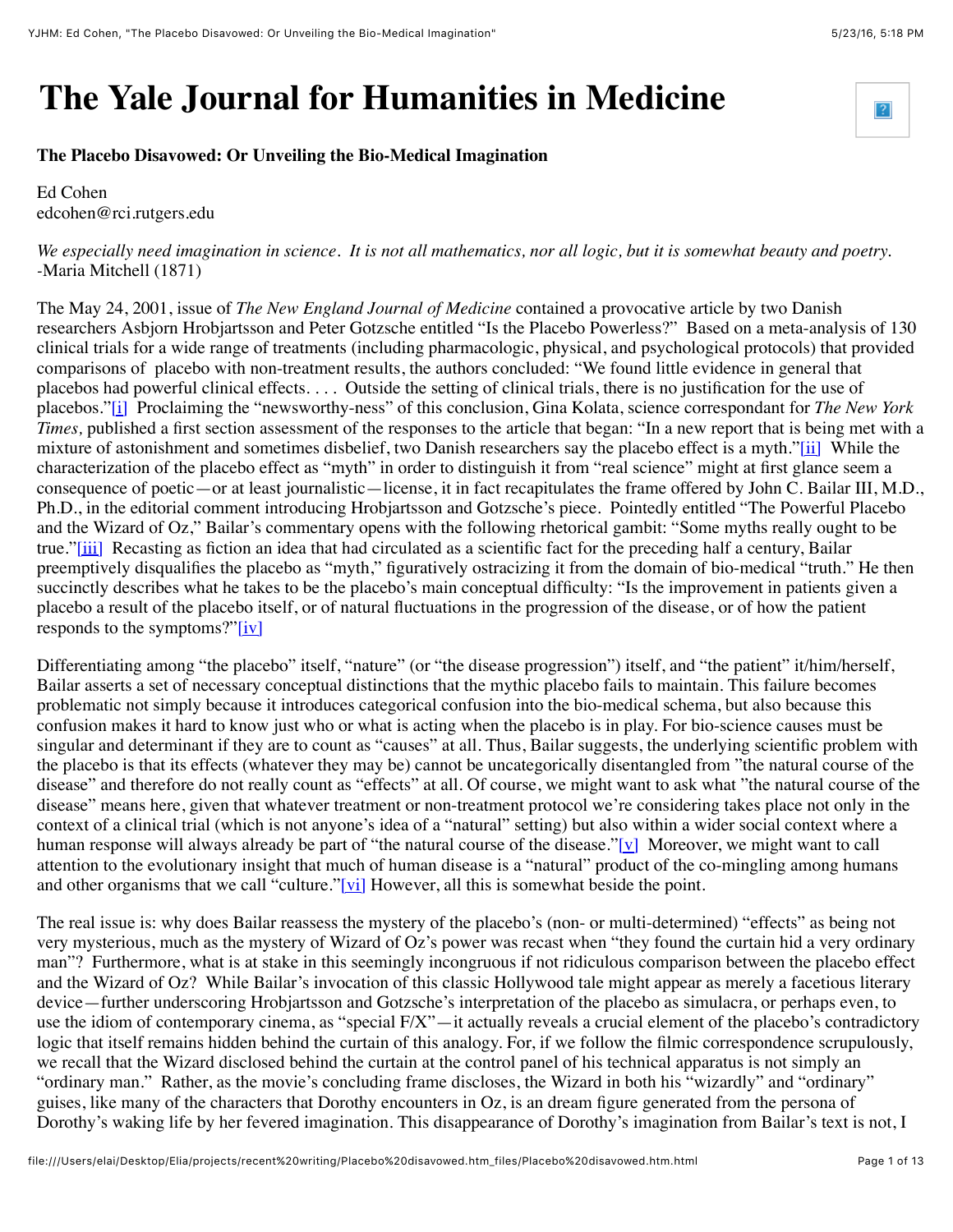will argue, just an oversight, or even an accidental misreading of a classic movie for polemical purposes. Nor is my calling attention to this interpretive ablation merely an over-reading of a rhetorical trope that was merely introduced to provide some levity in an otherwise humorless academic essay. For the forgetting of the imagination marks by its very absence biomedicine's forgetting or even disavowal of "the imagination" itself--*a forgetting or disavowal against whose recognition the placebo constitutes a defense*. Given this more complicated scenario, where intra-diagetic figures are not always what they initially seem to be, we might then need to ask: What "wizardry" does the placebo manifest and why does it appear so scandalous to those who desire the certainties of bio-medical knowledge?

Of course, there are many concerns about the ethical use of placebos in clinical trials, especially where there are already effective treatment options available or where the risks of non-treatment are significant. For example, the numerous protests during the 1980s and 90s undertaken by ACT-UP and other advocates for people with AIDS against the clinical trial protocols stipulated by FDA for the approval of new drugs addressed precisely this risk. More recently, the latest revision of the Declaration of Helsinki, while still contentious, has been rewritten to address some of these concerns, advocating only the use of active-controls in circumstances where known prophylactic, diagnostic, or therapeutic methods exist.<sup>[vii]</sup> Yet the controversy raised by Hrobjartsson and Gotzsche's meta-analysis does not address these ethical aspects of the placebo at all; indeed, their conclusion remarks that clinical trials provide the only justifiable context for the use of placebo. Instead the issue they raise concerns only the statistical indistinguishability of the responses produced by placebos from the unadulterated course of the disease—with the begrudging caveat that there does seem to be some placebo efficacy as an alagesic for pain. In this context, the critique of the placebo is twofold: its aims to confound those who would use the putative "positive" or "healing" effects of the placebo to therapeutic ends (except possibly in the murky domain of pain management) and moreover to deny that the "placebo effect" is even statistically significant enough to acknowledge as an effect in the first place.

From Hrobjartsson and Gotzsche's interpretation, what becomes clear is that there exists a certain confusion between the two senses of the placebo effect. On the one hand, the placebo refers to a control device mobilized within clinical trials in order to provide both a standard of comparison and a means to insure objective assessment. As Bailar puts it: "Effective blinding may require the use of a placebo." In this sense, the placebo is a procedural artifact introduced by a statistical mode of evaluation within which it negatively affirms the possibility of positively determining *as a matter of "objective" knowledge* the relation between the protocol being tested and the consequences that this protocol may or may not "cause." Thus, by testing a protocol against the results of a non-treatment control, clinical studies make the positive determination of a causal relation between treatment and cure into a virtual "placebo effect." On the other hand, this procedural use of the placebo gave rise to a secondary set of phenomena which, at least until Hrobjartsson and Gotzsche's study, appeared to indicate that healing may take place independently of the specific protocols which the trials are designed to evaluate. The "placebo effect" here gestures towards a non-deterministic quantum of ameliorative agency which is recognized in the course of a study but which can not be reduced to the effects of the protocol under consideration. Extrapolating from this secondary phenomenon, some physicians sought to capitalize on this unexplained ameliorative capacity by expanding the notion of the placebo beyond the context of clinical trials to the treatment setting itself. The placebo effect freed from the confines of the clinical trial thus emerges to participate in the practice of medicine proper, albeit as a determinant bioscientific protocol and hence one potentially subject to "objective" evaluation and falsification.

As laudable as this intended use of the placebo as treatment may be, it unfortunately contains within itself a paradoxical premise that troubles all its subsequent deployments. For, in seeking to transform unintended results observed within clinical tests--results that contradict the very deterministic premise upon which this testing is founded (i.e., that therapeutic effects are produced by fixed "causes" whose utility can be statistically evaluated)—into the basis for new clinical treatments, physicians necessarily if unwittingly engage one of the most vexing aporia of the bio-medical imagination. Indeed, as I will argue in this essay, one of the reasons the placebo effect has become so controversial for bio-science is that it functions as a fetish for "the imagination" that not only "blinds" researchers so that they can perform "objective" assessments of therapeutic protocols, but also literally blinds bio-medicine to the very assumptions upon which it is based. In other words, the placebo effect as it has been understood for the last fifty years occupies the place of an absence or lack of coherence in the domain of medical knowledge concerning the self-reflexive potential that human organisms have to participate in and to change the course of our own healing. Indeed, as we shall see below, it was precisely by appropriating this potential for its own ends and denouncing its significance for those whom it treats that scientific medicine began to consolidate its prestige and authority as the paramount model for healing in the West at the end of the eighteenth century. Not surprisingly, then,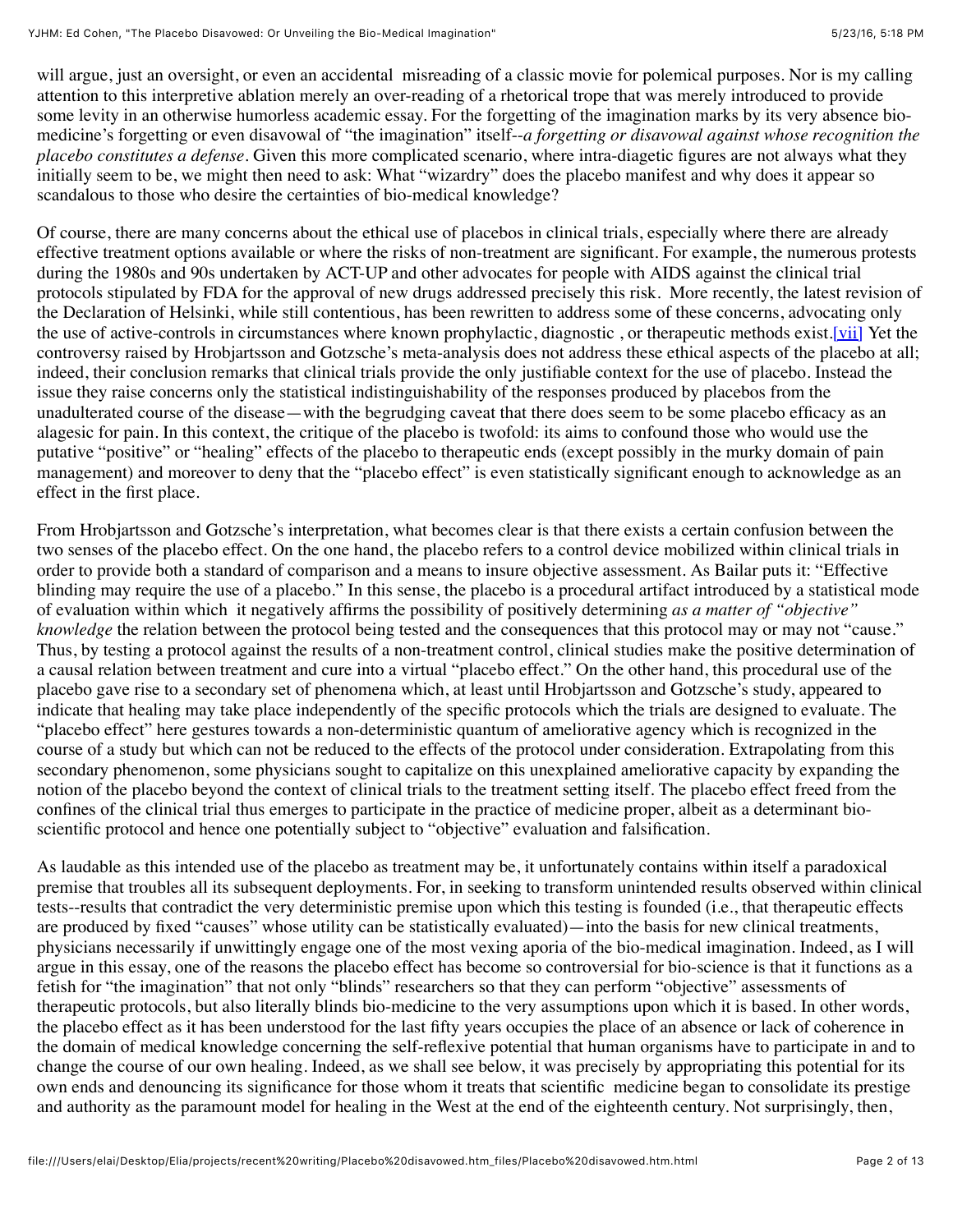researchers have sought to cover up the scandal that the placebo effect manifests within contemporary bio-science either by denying its existence (or, at least, its statistical significance pace Hrobjartsson and Gotzsche) and folding it back into the nebulous domain of "the natural course of the disease," or by transforming it into a instrument of medical practice itself. Hence, rather than simply representing a control device for medicine's procedural self blinding, we might instead consider that the placebo constitutes one of medicine's most glaring blind-spots.

One place to begin such a consideration is by noting that the history of the placebo effect is intimately connected to the history of bio-medical "progress." As the story goes: Throughout the course of the nineteenth century, the scientific ideology of bio-chemical reductionism struggled to supercede various humoral and environmental explanations of disease, despite the fact that it offered no more viable treatment options than any of its less "scientific" competitors. However, at the end of the nineteenth century, in the wake of Pasteur's famous vaccination experiments and the widely-heralded introduction of antitoxins for tetanus and diphtheria, scientific medicine began to grounds its claims to epistemological superiority in the promise of specific treatments targeted to effect the course of particular diseases. The first decades of the twentieth century witnessed numerous attempts to develop new bio-chemical protocols for illnesses that heretofore had been untreatable (e.g., the use of Salvarsan for venereal diseases), though with somewhat limited success overall. As medical historian Roy Porter remarks: "Well into the twentieth century, for most infectious diseases there were no effective therapies; ancient and useless remedies like emetics were still prescribed.["\[viii\]](file:///Users/elai/Desktop/Elia/projects/recent%20writing/Placebo%20disavowed.htm_files/Placebo%20disavowed.htm.html#_edn8) This situation soon changed dramatically, first in the 1930s with the introduction of chemotherapies for streptococcal and pneumococcal infections, and then with the introduction of the antibiotic penicillin in the early 1940s, giving rise to a popular belief in medicine's capacity to produce "magic bullets" against disease. $[ix]$ 

Unfortunately, not all potential treatments were uniformly effective or harmless, so medical researchers undertook to increase the safety and reliability of their treatment protocols, especially the pharmacological ones. In order to accomplish this goal, they developed new testing procedures designed to "objectively" guarantee the "truth" of the knowledge produced about therapeutic interventions. Researchers found that if they systematically introduced non-active controls into their studies they could more adequately specify the determinant results produced by the treatments under consideration. Furthermore, they decided that if they made themselves unaware of whether the agent they were testing was active or not, they could remove the taint of any subjective desire for the protocol to succeed on either the researcher's or the research subject's part. "Double-blind" methodologies, first introduced on an ad hoc basis during the 1930s and 40s, thus emerged as the gold standard of evaluation for new medical interventions from the late 1950s on. In these kinds of trials, the establishment of determinant causality for a specific treatment is predicated on the ability to statistically distinguish the effects of the treatment from the effects of a placebo given under similar conditions with the further proviso that those administering the trials do not themselves know which subjects are receiving placebos and which are not.

Ironically, even as double-blind testing produced increasingly reliable evidence about the efficacy of new treatment options (so much so that they became an essential part of the FDA approval process for new drugs) they also provided increasing evidence for the consistently positive therapeutic effects induced by the control elements themselves. $[x]$  In 1955 the Harvard anesthesiologist Henry Beecher published a widely cited paper in the *Journal of the American Medical Association*, "The Powerful Placebo," in which he affirmed: "It is evident that placebos have a high degree of therapeutic effectiveness in treating subjective responses, decided improvement, interpreted under the unknowns technique as a real therapeutic effect, being produced in  $35.2 \pm 2.2\%$  of the cases.["\[xi\]](file:///Users/elai/Desktop/Elia/projects/recent%20writing/Placebo%20disavowed.htm_files/Placebo%20disavowed.htm.html#_edn11) This often cited statistic, the very reference which Hrobjartsson and Gotzsche set out to debunk, seems to have underwritten a widespread acceptance of the ameliorative capacity produced by non-specific treatments. So much so in fact, that it not only lead to numerous attempts to explain the underlying physiological, cognitive, or psychological mechanisms that might account for such perplexing results (e.g., "conditioning," "expectation, " "desire," "transference," "placebo-genic personalities," "opiate mediated pain modulation," "psychoneuroimmunology," etc.), but also to a revision of all of medical history. In retrospect, it seems, any successes achieved by earlier forms of medical intervention, or even by forms of healing that occurred in other cultural contexts, not verified by current bio-medical understandings could be explained as some manifestation of the "placebo effect." $[\overline{xii}]$ Clearly, these forms of explanation act as supplements to a bio-medical orthodoxy that grounds its truth claims in an exclusive notion of bio-chemical causalities. They seek to account for any non-specific, non-reductionist amelioration of illness or suffering that occurs within the historical province of bio-medicine's reign, as well as those that occurred temporally prior to or culturally outside of bio-medicine's hegemony, in terms of the placebo's non-determinant (or perhaps not-yet determinant) causality.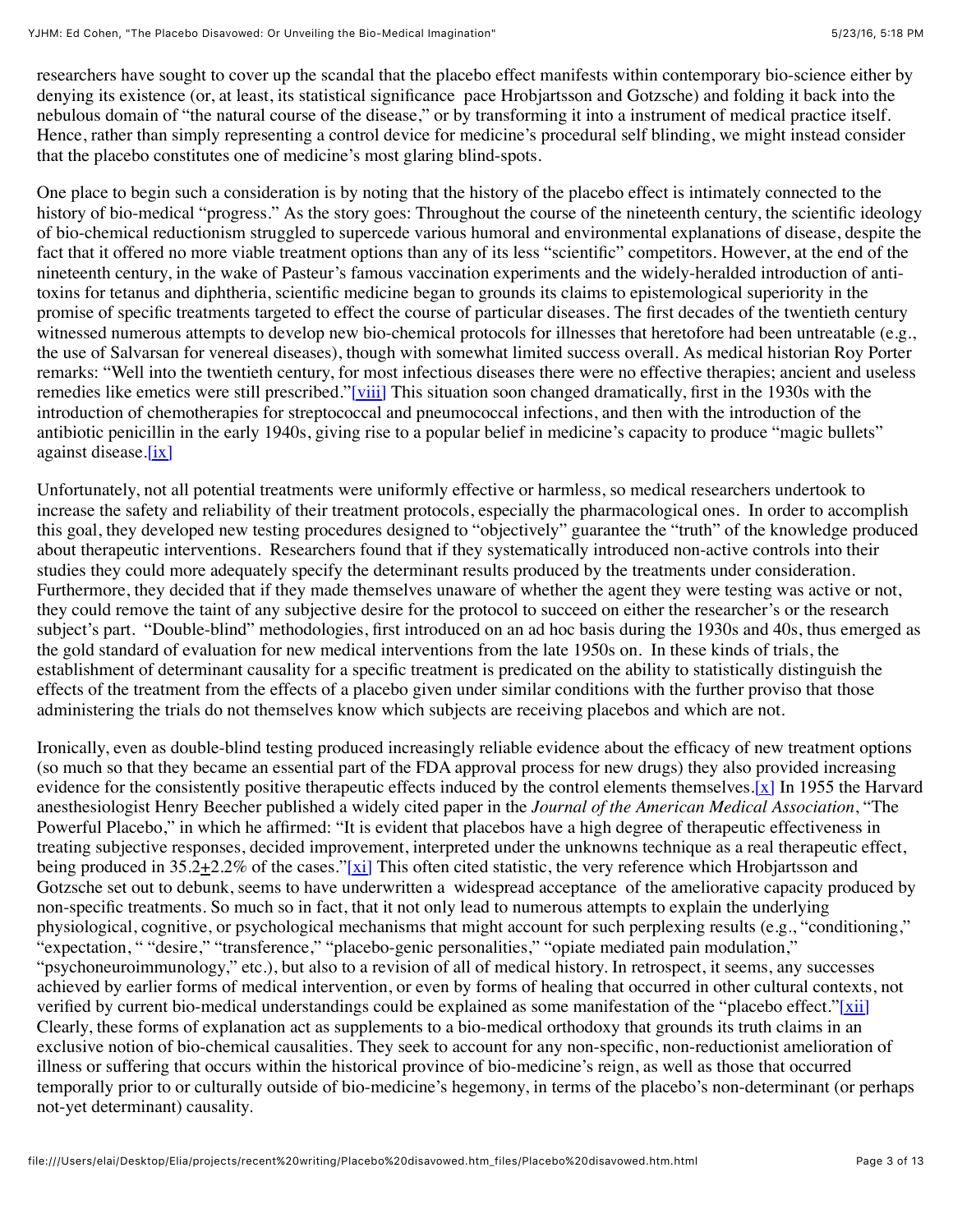This expansive use of the "placebo effect" circumscribes curative techniques and practices not easily contained within biomedicine's prevailing modes of explanation. As such, it works to restrict the epistemological disturbances such healing engagements might introduce into the knowledge production that underwrites bio-medical practice. Instead of having to recognize, let alone appreciate, that other kinds of ameliorative agency may be grounded in different ways of making sense in and of the world, perhaps having their own specific forms of efficacy, the placebo concept allows bio-medicine both to diminish and to annex these alternative forms of healing agency for its own purposes. To designated a experience of healing as a "placebo effect" is not only to set it apart from the "real" domain of bio-chemical causality (while retaining the hope that some day a bio-chemical explanation may appear to account for this seeming deviation) but also to restrict the extent to which its existence can appear as a credible alternative to the deterministic claims of bio-medicine. Moreover, the implicit causality retained within the placebo designation maintains the giver rather than the receiver of the placebo as the active agent in the healing process, despite some limited recognition that "placebo effects [are] a subclass of self healing."[\[xiii\]](file:///Users/elai/Desktop/Elia/projects/recent%20writing/Placebo%20disavowed.htm_files/Placebo%20disavowed.htm.html#_edn13) Taken together, these interpretations defend advocates of bio-medicine against the recognition that they are not the only agents of healing, and moreover against the recognition that healing, whenever it occurs, occurs through the life process of the person who is ill—albeit with all the support and encouragement that their powerful and often life-saving resources have to offer.

In part, this misrecognition derives from the near-universal adoption of the metaphor "placebo" for the control element in clinical trials. Arthur Shapiro identifies the first example of this metaphorical equivalence in Torald Sollmann's 1930 article "The Evaluation of Therapeutic Remedies in the Hospital["\[xiv\]](file:///Users/elai/Desktop/Elia/projects/recent%20writing/Placebo%20disavowed.htm_files/Placebo%20disavowed.htm.html#_edn14) which appeared in the *Journal of the American Medical Association*:

Apparent results must be checked by the 'blind test,' i.e., another remedy, or a placebo, without the knowledge of the observer, if possible. The placebo, if expectant treatment is permissible, also furnishes the comparative check of the natural course of the disease; comparison with another remedy helps towards a just perspective. $[xv]$ 

The introduction of "placebo" here designates what is assumed to be a non-active standard of comparison which concomitantly allows the "natural course of the disease" to display itself in the experimental context. Or, more accurately, the placebo constitutes an experimental artifact that instrumentally brackets human expectation by inertly fulfilling the desire for and anticipation of treatment and thereby produces within the experimental apparatus the "naturalness" of "the natural course of the disease." However, prior to this affirmative clinical reinscription, the word placebo had served for the preceding century and a half to designate the boundary of scientific medicine by negatively characterizing the kinds of treatments offered by those whom medicine would denigrate as "charlatans" or "quacks.["\[xvi\]](file:///Users/elai/Desktop/Elia/projects/recent%20writing/Placebo%20disavowed.htm_files/Placebo%20disavowed.htm.html#_edn16) The history of this usage is somewhat circuitous: Derived from the future indicative of the Latin verb *placere*, to please, "placebo" was used to translate the opening word of Psalm 116:9 (*Placebo Domino in regione vivorum*—I will please the Lord in the land of the living) which was sung in the Vespers of the mediaeval church's Office for the Dead and subsequently came to designate the Vespers itself. This "pleasing" aspect of the placebo was disaggregated from its ecclesiastical sense during the Middle Ages and came to mean flatterer, sycophant, or parasite—though perhaps continuing to carry with it some trace of mortality.

The first known use of "placebo" in a medical context occurs in 1785 in the second edition of Motherby's *New Medical Dictionary* where it designates "a commonplace medicine or method.["\[xvii\]](file:///Users/elai/Desktop/Elia/projects/recent%20writing/Placebo%20disavowed.htm_files/Placebo%20disavowed.htm.html#_edn17) For the next 150 years, the word was employed to disparage treatments that were understood to derive not from sound medical principles but were rather dispensed in order "to please" the patient and thereby curry both favor and income. The assumptions underlying this usage are twofold: 1. There is a distinct though not always visible threshold that marks the difference between authentic and inauthentic treatments and hence between authentic and inauthentic practitioners; and 2. Lay people will not be able to distinguish among authentic and inauthentic treatments and authentic and inauthentic practitioners because they are susceptible to being "pleased." Leaving aside the obvious condescension and self interest that percolate through these assumptions, one might want to ask in what sense does the placebo "please"? For even if a placebo is, bio-chemically speaking, useless (i.e., an inert substance or a mere nostrum) it still must have some efficacy in order effect "pleasure" and thereby circulate as a commodity. In other words, it must appeal to someone or something in order to function as a placebo. Thus, we might need to inquire: to whom or what does the placebo's "pleasure" appeal?

To speak of the placebo's pleasure is to underscore the element of desire that it necessarily engages. In our species, an experience of illness often evokes not just an organic impulse towards physiological homeostasis, but also an active desire for amelioration and care. This reflexive relation to the bio-chemical events that constitute both disease and healing at a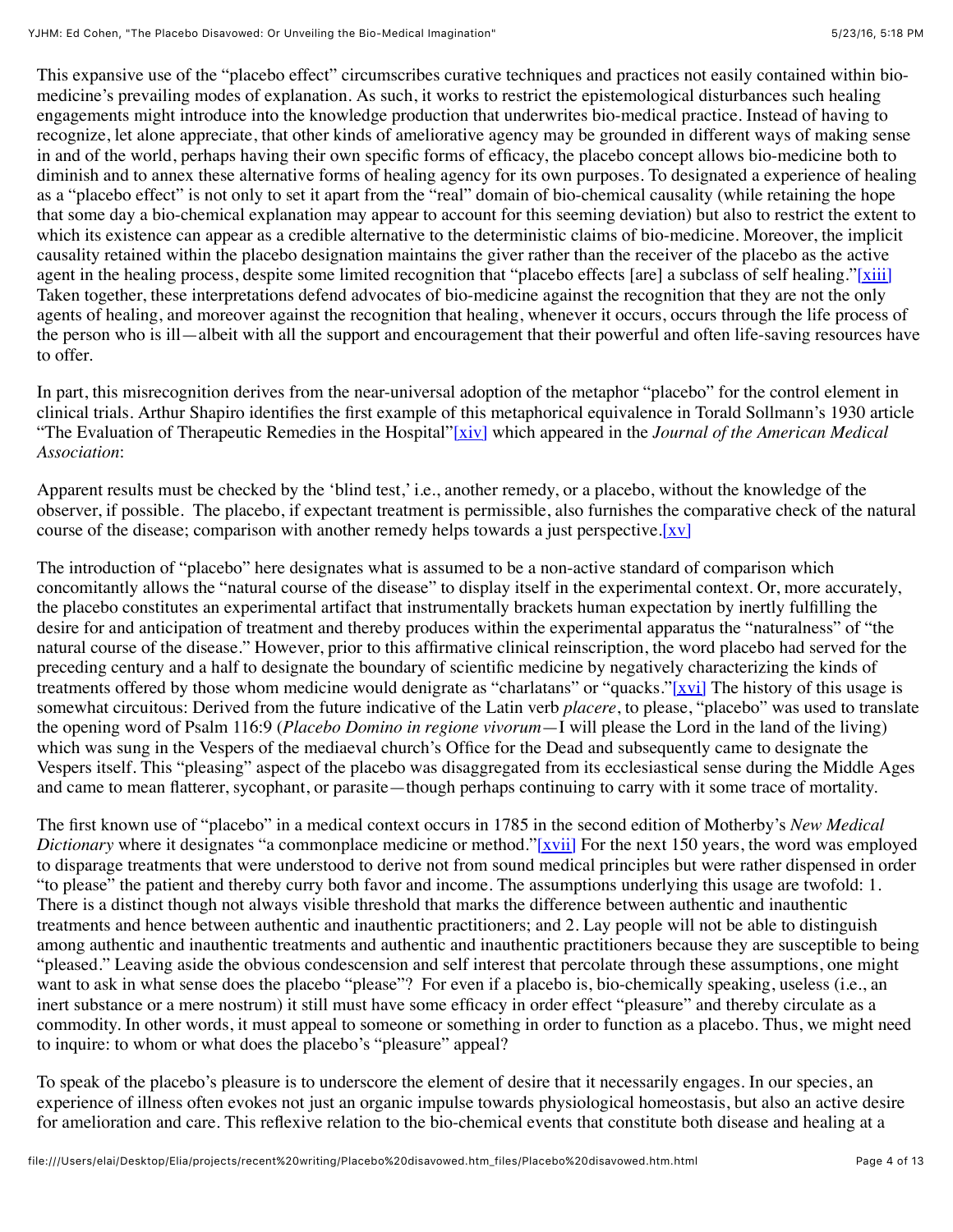cellular or molecular level suggests that our subjective experience is always already part of the organismic processes that we call our lives. It is in this sense that Candice Pert, the path breaking bio-chemist who "discovered" the opiate receptor in the brain, considers the human organism as a hybrid "bodymind" where physiological, psychological, and emotional phenomena are mediated by the molecular action of the same peptides[.\[xviii\]](file:///Users/elai/Desktop/Elia/projects/recent%20writing/Placebo%20disavowed.htm_files/Placebo%20disavowed.htm.html#_edn18) Not being much of a bio-chemical reductionist myself, let alone a bio-chemist, I prefer to denominate this human capacity for self engagement by the name that scientific medicine first used to exclude it: "the imagination." Certainly, the imagination is a capacious if not nebulous concept whose history marks the trajectory of human thinking both about thinking and about "the human." However, "the imagination" was precisely what late eighteenth-century scientists and natural philosophers discovered they needed to exclude in order to ground the possibility for establishing a deterministic causality with respect to human bodies. For, as Cornelius Castoriadis remarks: "The imagination is  $\ldots$  in its essence rebellious against determinacy."[\[xix\]](file:///Users/elai/Desktop/Elia/projects/recent%20writing/Placebo%20disavowed.htm_files/Placebo%20disavowed.htm.html#_edn19) Thus, the imagination continues to offer a useful fulcrum for prizing apart the deterministic logic that underwrites our contemporary bio-medical understanding. As I will use it here, the imagination simply refers to the hylemorphic capacity of humans: i.e., our capacity to inform the matter that we are. The imagination (in my imagination) thus specifies "the human" as a hybrid concept marking our corporeality and conceptuality as inextricably intertwined. In this regard, medicine itself constitutes an "imaginary" practice, albeit one that is also material and real. Indeed, as I will suggest below, it is by appropriating the imagination for its own projects and disavowing its significance for those whom it treats that bio-medicine comes to dominate the province of healing throughout the course of the nineteenth and twentieth centuries.

In this undertaking, the placebo, as a derisive designation for treatments that are merely "pleasing" and therefore simply "imaginary," actively polices the demarcation between mind and matter that scientific medicine used to define its turf. When the placebo gets refigured in the twentieth century, first to name the control elements that produce the "objectivity" of clinical testing, and then to refer to the unintended amelioration that these controls seem to regularly induce, it carries with it the disavowed effects of the imagination to which the placebo's "pleasing" aspect appeals. By constituting the placebo effect as an (as yet) inexplicable healing consequence revealed by the very experimental apparatus that was designed to affirm determinant bio-chemical causality, contemporary bio-science can both evoke and efface the play of the imagination as it informs the materiality of humans.It is in this sense that I referred above to the placebo as a fetish for the imagination: the placebo covers over the absence where the material effects of the excised imagination continue to manifest themselves within the bio-medical apparatus. In either avowing or disavowing the placebo, in either appropriating or denying its effects, biomedicine simultaneously invokes and excludes the imagination as one of its most powerful resources for healing. Yet when medical rationality conjures the imagination as that which it must bracket in order to assure the efficacy of a drug or a treatment protocol, it rejects out of hand any results not induced by the material "cause" under consideration. What bioscience (especially in its contemporary corporate forms) wants and needs, is to establish unilateral relations between material treatments and documented cures which it can then use both to demonstrate its practices and to market its products. While this desire for monocausal explanation has undoubtedly contributed to the ameliorative effects to which bio-medicine has given rise, it also radically limits the domain of healing action and of healing agents. The possibility that the imagination of a person who suffers might play a curative role within the event of illness is a priori excluded from scientific medicine because it introduces a non-reducible variable which de-centers bio-science's self representation as the only legitimate agent of healing. Thus, within scientific medicine, the "placebo effect" is bracketed not because it does not produce healing effects, but precisely *because it does*; however, the effects the placebo produces are negatively attributed to the imagination and thus deemed without real interest.

In order to flesh out the troubling paradox that the placebo effect presents for contemporary bio-science, it is necessary to reflect on how and why "the imagination" came to be excluded from proper medicine. Or even: how and why the exclusion of "the imagination" from medicine comes to define the kind of knowledge that constitutes the "property" of medicine. As the historian and philosopher of science, Isabelle Stengers suggests in her brilliant essay "The Doctor and The Charlatan," it is precisely by abjuring "the imagination" that medical rationality captured the Western imagination in the first place[.\[xx\]](file:///Users/elai/Desktop/Elia/projects/recent%20writing/Placebo%20disavowed.htm_files/Placebo%20disavowed.htm.html#_edn20) Stengers takes the denunciation of the "charlatan" as an "inaugural scene" of scientific medicine and illustrates how by disqualifying the imagination as a therapeutically effective force, bio-science clears the epistemological ground for biomedical detemininism. This disqualification in turn marks the threshold of bio-medicine's scientificity per se. The reciprocal action of disqualification and (or as) qualification situates the knowledge claims of bio-medicine within the penumbra of "truth" in so far as it negates the material possibility for what we might call "imaginary transformation." Yet it succeeds in doing so only to the extent that it itself brings such imaginary transformation to bear against the imagination in the first place. Indeed, as Stengers argues elsewhere, the "power of fiction" is constitutive of science generally since "it is that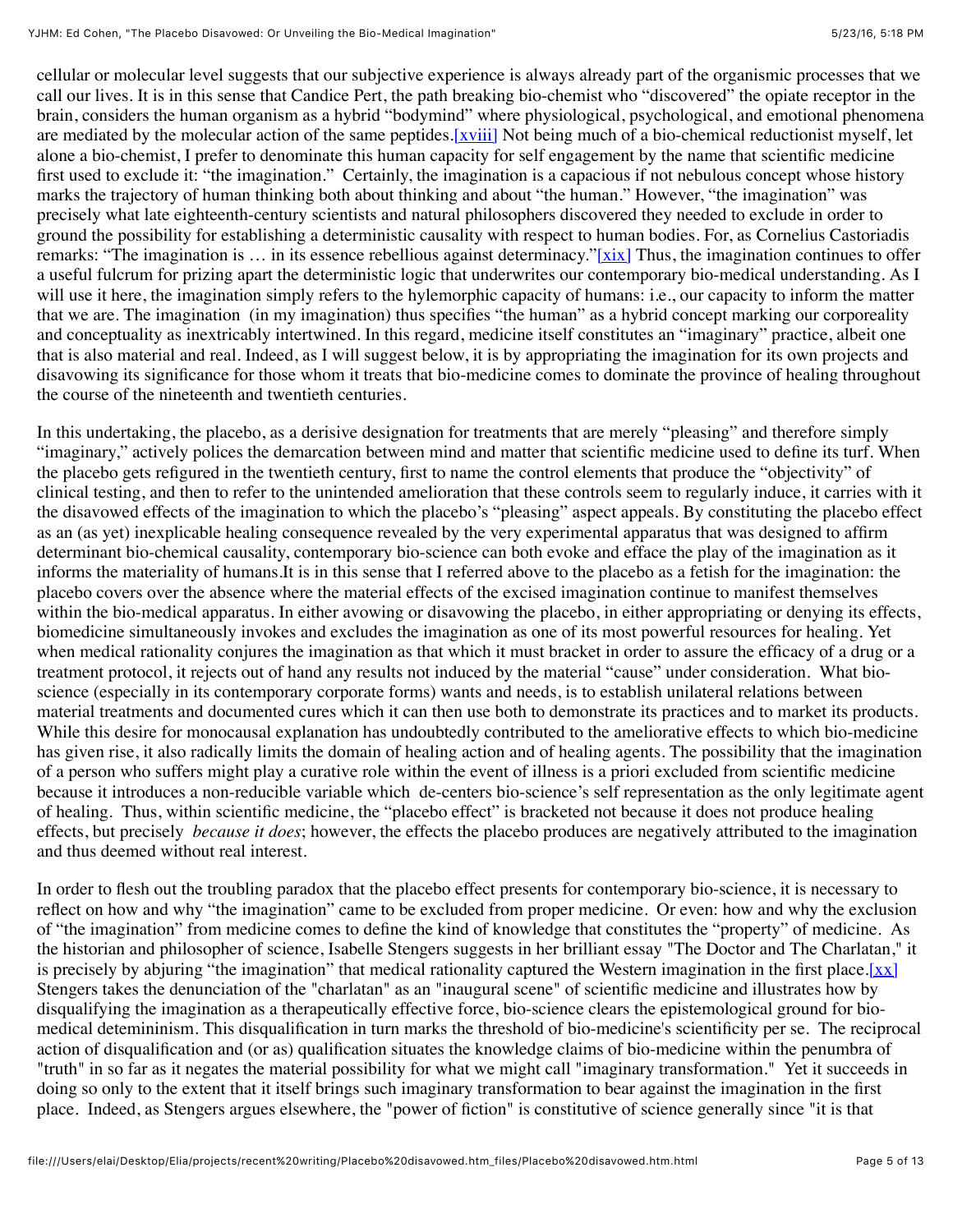*against which* science must differentiate itself, and that *through which* it defines-disqualifies everything that is not science."  $[xxi]$ 

Medicine has existed as an authorized and authorizing profession since the Middle Ages. However, in the late eighteenth century it sought to revalorize its superiority over and against other more heterodox or traditional healing practices by setting up shop in the domain of science (even as the understanding of what would make such a science "scientific" was still very far from clear). In other words, by asserting a privileged relation to scientific rationality, medicine sought to solidify its authority to name and shape social reality over and against all other forms of healing; simultaneously it sought to institutionalize its right to regulate those who could be so authorized. As numerous histories of science have demonstrated, the conditions under which any science could provide "true" knowledge about the material world were widely contested and negotiated throughout the seventeenth and eighteenth centuries. [xxii] Yet, even as challenging as these questions of truth were for the physical sciences generally, the question of scientificity was especially vexing for the relatively belated domain of biology—first denominated as an epistemological field in 1800--which took such changeable entities as organisms for its provenance.<sup>[xxiii]</sup> Needless to say, it was even more problematic for medicine which took the healing of the self reflexive human organism as its object. [xxiv] In this emerging moment, when medicine was enthusiastically trying to hitch its wagon to science's ascending star, any bodily transformations that could be attributed to the imagination rather than to demonstrable material causes provided an especially vexing impediment to the establishment of bio-scientific certainty and hence threatened the credibility of bio-medical superiority.

Introducing the discriminatory logic that subtends all subsequent "blind-testing," and hence all contemporary uses of the placebo, the classic denunciation of the imagination appears at, and perhaps even as, this threshold of modern medical science. In 1784 Louis XVI appointed two royal commissions comprised of members drawn from the Faculty of Medicine and the Royal Academy of Science to decide the credibility of the Austrian physician Franz Anton Mesmer's claims that he was able to harness the forces of "animal magnetism" to healing ends. At the time, the vogue for Mesmerism among the Parisian elite, as well as among their social subordinates (to whom Mesmer offered his services pro bono) raised both political and ethical concerns about the practice that Mesmer introduced to the French capital city. Prior to his entry into French society, Mesmer had trained as a doctor in Vienna, receiving his degree in 1766 after completing a thesis on the generalized influence of celestial bodies on the human organism which he named "animal gravity.["\[xxv\]](file:///Users/elai/Desktop/Elia/projects/recent%20writing/Placebo%20disavowed.htm_files/Placebo%20disavowed.htm.html#_edn25) He practiced medicine in Vienna through the middle of the 1770s during which time he began to experiment with the use of magnets in healing. From these attempts he claimed to have discovered a more diffuse, energetic "magnetism" which he could channel through various instruments or through his own body towards the suffering bodies of others. He came to understand animal magnetism as a material influence which bodies (animate or inanimate) exert upon each other through the mediation of universal super-fine fluid which sustains and embraces all animal life. Illness in this model results from the blockage of the magnetic fluid and health is restored when the fluid runs free. Since there is a natural tendency towards this end anyway, the role of the physician is simply to assist and augment natural healing.

Mesmer arrived in Paris in 1778 and with good connections was quickly able to set up a thriving practice. His unorthodox techniques—centered on his famous "baquet" (a wooden tub filed with metal and glasses of water designed to concentrate and channel animal magnetism)—proved simultaneously incredibly popular and incredibly provocative. At first glance, Mesmer's practice might seem perfectly aligned with the non-interventionist protocols of the "anti-medical movement" of the 1770s which condemned the use of radical and often violent cures (bleeding, blistering, cupping, the use of emetics, dieturetics, starvation diets, etc.) and affirmed the traditional Galenic reliance on the "healing powers of nature." However, Mesmer himself was not interested in playing the oppositional outsider and instead assiduously, and indeed somewhat testily, sought the approval of the official bastions of medical practice: the Academy of Science, the Society of Medicine, and the Faculty of Medicine of the Université de Paris, none of which proved very amenable to his approaches. Moreover by the early 1780s he began to evoke hostility among numerous well-placed members of the medical establishment (including Noel de Rochefort Retz, physician ordinaire to the King) who fired off severely critical attacks launching what over the next decade amounted to a virtual pamphlet war. The matter was only put to the test, however, after the repeated intercession of Charles D'Eslon, one of Mesmer's protégés, who before apprenticing with Mesmer had been the physician ordinaire to the King's brother, the Comte d'Artois, and who after this apprenticeship was struck off the roles of *docteurs régants* by the Faculty of medicine for his trying to promote his new affliliation. Using his aristocratic connections, D'Eslon successfully lobbied for the establishment of a royal commission of inquiry and positioned himself as the official subject of the inquiry—a usurpation of position that caused Mesmer to break with him definitively.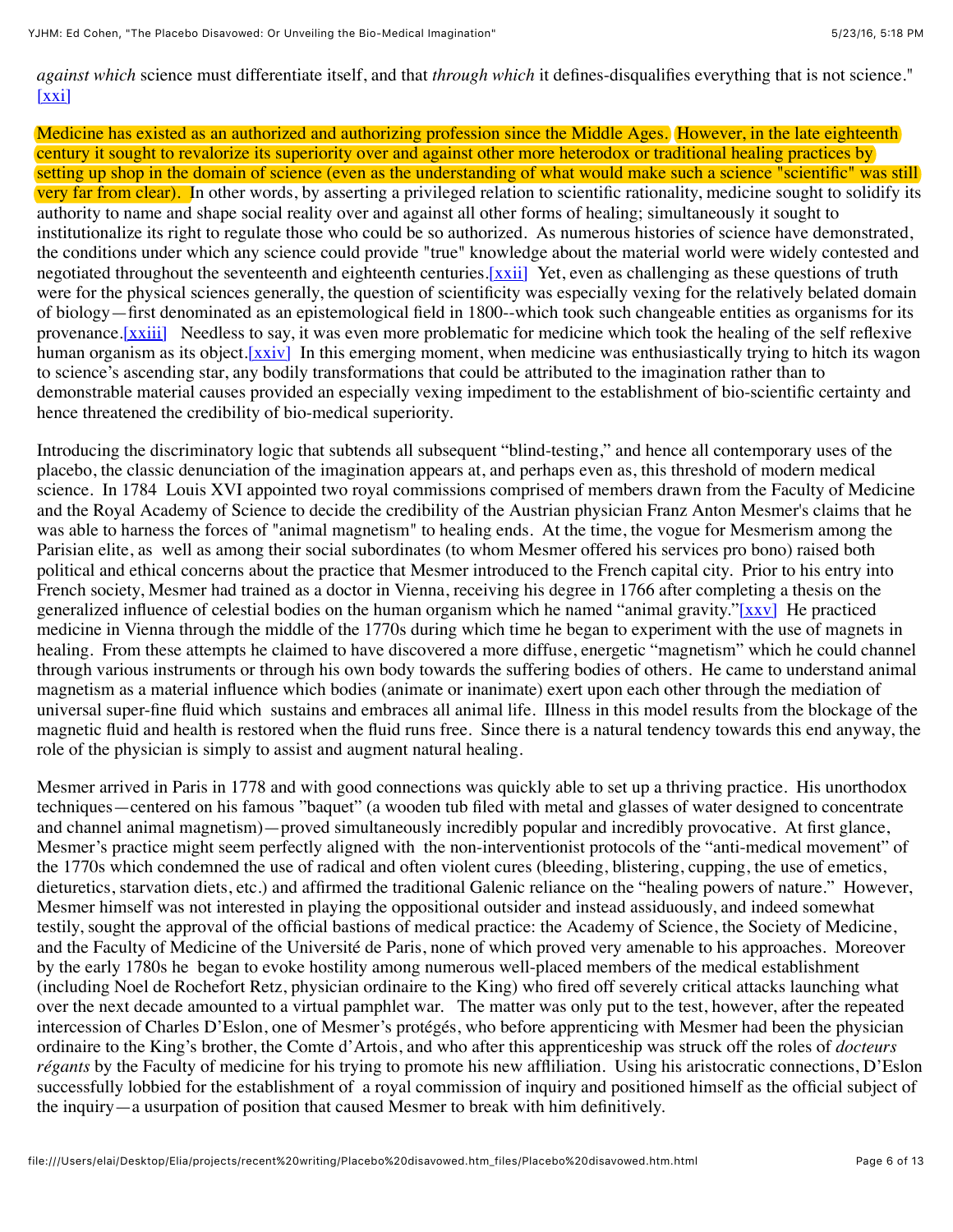The results of D'Eslon's efforts were contained in two reports commissioned by Louis XVI: one written by a committee of comprised of members from the Faculty of Medicine and the Academy of Sciences--chaired by Benjamin Franklin and including Guillotin, Lavoisier, Bailley, Majault, Sallin, Darcet, Laroi, and Bory-- and the other of members of the Royal Society of Medicine (Poissionner, Caille, Mauduyt, Andry and Jussieu), plus a dissenting report produced by the famed eighteenth century botanist Jussieu as well as a reply by Mesmer himself. The documents are wonderfully complex taking up not only the epistemological questions raised by the practice of Mesmerism per se, but also the gendering of the female body, its susceptibility to male influence, the autonomy of human bodies generally, the permeability of individuals to social and natural forces, etc. These documents were widely disseminated at the time and gave rise to a very lively—and often hostile—set of replies and counter-replies that continued throughout Europe well into the Nineteenth Century. While an analysis of this dense textual nexus would do much to disclose the complex negotiations that underlie the emergence of scientific medicine during this period, such a reading is beyond the scope of my concerns here. Instead, let me focus exclusively here on the primary report produced by the committee chaired by Benjamin Franklin , which introduced the discriminatory calculus that continues to underwrite the contemporary uses of both the placebo and the placebo effect.

In the process of debunking animal magnetism as a non-verifiable, and hence socially invalid, and *therefore* dangerous form of healing, the commission established a hallmark which two centuries later continues to serve as the standard for bio-medical truth: "blind testing."[\[xxvi\]](file:///Users/elai/Desktop/Elia/projects/recent%20writing/Placebo%20disavowed.htm_files/Placebo%20disavowed.htm.html#_edn26) In their proto-type for this procedure (which included lengthy deliberations about just how to construct a really effective blindfold) the commissioners sought to eliminate any possibility that the subjects of their examination could be influenced by factors other than the single agent whose efficacy they were charged to evaluate. Having literally blinded their experimental subjects to the actions of the mesmerist, the commissioners decided, or as they would say "proved," that there was no causal connection between the action of the force that the mesmerist purported to invoke and the reactions manifest by the human bodies under their scrutiny. Instead, according to the interpretation developed by the commission, animal magnetism produced its results not by establishing determinant material effects, but through the confluence of "contact, imagination, and imitation" with the imagination doing preponderance of the work: "There are no real cures and the treatment is tedious and unprofitable. . . . [T]hey are to the unobservant the result of magnetism, a proof of the existence of that agent, although they are really due to the power of the imagination.["\[xxvii\]](file:///Users/elai/Desktop/Elia/projects/recent%20writing/Placebo%20disavowed.htm_files/Placebo%20disavowed.htm.html#_edn27) Stengers argues that this "mode of denunciation" inaugurates medical rationality by constituting an exclusionary logic that purports to distinguish between "real" and "imaginary" cures. Real cures are those that unilaterally determine their effects, while the results due to the imagination are defined only negatively by their non- or multi-determinations. There was no dispute then that Mesmerism gave rise to effects, just that these effects were produced by imaginary causes and therefore could have no real therapeutic value. Thus, as Stengers succinctly puts it, in bio-medicine: "the imagination . . . is nothing other than a manner of disqualifying phenomenon, not of comprehending them.["\[xxviii\]](file:///Users/elai/Desktop/Elia/projects/recent%20writing/Placebo%20disavowed.htm_files/Placebo%20disavowed.htm.html#_edn28)

But what exactly is disqualified under the name of the imagination? And how is this disqualification accomplished? The first time the commissioners invoke the imagination as way of undermining the claims about animal magnetism they do so in order to explain why one of the working-class female subjects upon whom they have been performing their experiments continually testifies to animal magnetism's positive effects. Their account begins by conjuring a thought experiment:

Let us picture a woman of the people, ignorant, attacked by an illness and desiring a cure, ceremoniously conducted before an august assembly composed in part by doctors, where an unfamiliar treatment is administered which she has persuaded herself in advance will prove prodigious. Add to this that her compliance is paid for and that she believes us more satisfied if she says that she experiences these effect and we have *the natural causes that explain these effects*; or we have at least legitimate reasons for doubting that their real cause is magnetism. $[xxix]$ 

Invoking the reader's imagination on their own behalf, the commissioners dismiss their subject's responses as a form of anticipated persuasion which they characterize as "an effect of the imagination." Suggesting that the woman on whom they are practicing is interested—physiologically, psychologically, and financially—in affirming the very effects that they seek to put into question, the Commissioners identify imagination (and interest) exclusively with their experimental subject *but only insofar as they disavow their own imagination (and interest) which they conceal beneath their interpretive labor*. Hence, they purport to determine "the natural causes that explain these effects," thereby establishing imagination and interest as "natural" actants on which they themselves rely in order to cast doubt upon animal magnetism as a "real cause."

It is at this point that the Commissioners conceive the brilliant idea of blindfolding the woman in order to "screen out her imagination, or at least to baffle it" [il ne s'agisait que de la mettre a l'abri de son imagination, ou du moins de mettre son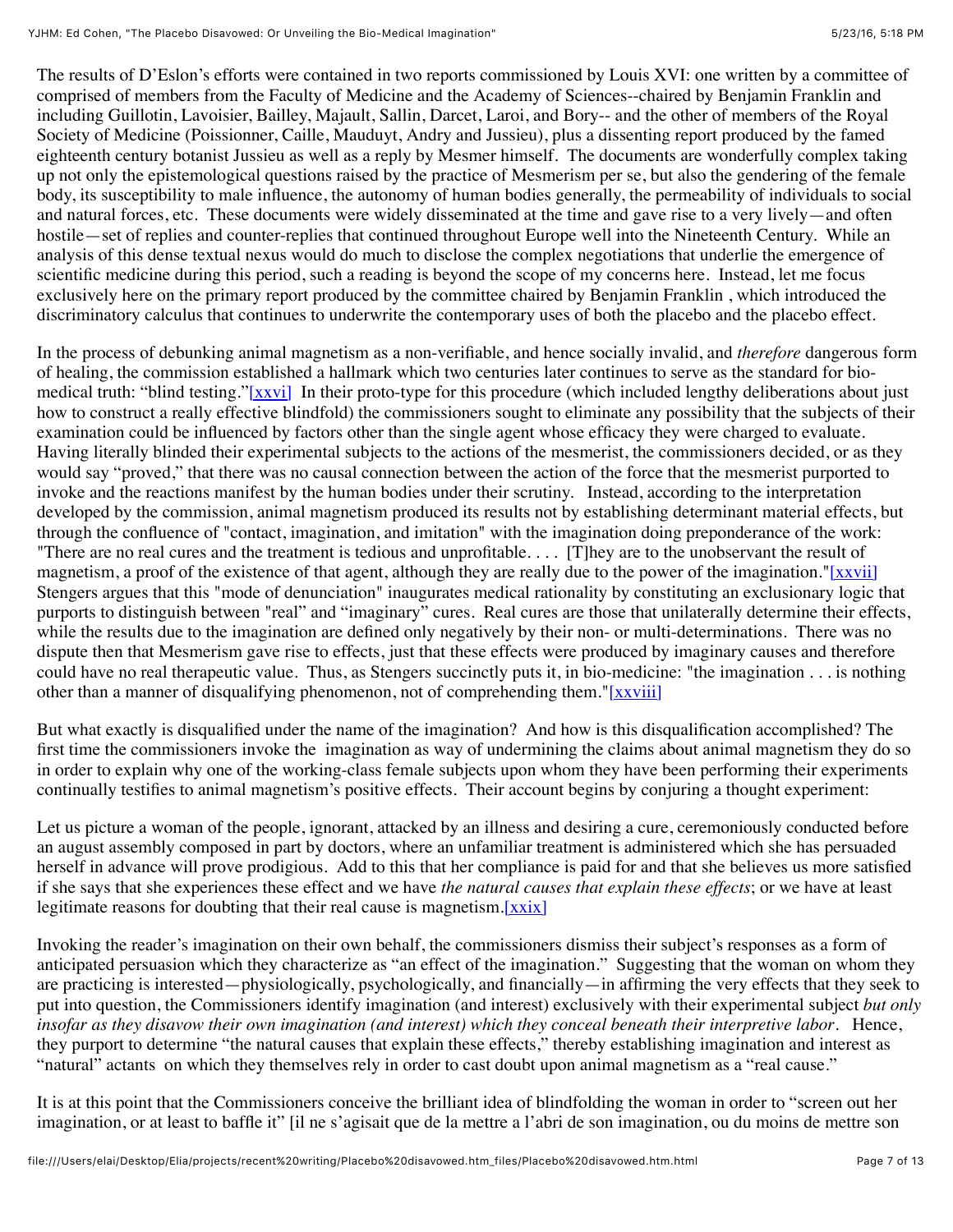imagination en defaut][.\[xxx\]](file:///Users/elai/Desktop/Elia/projects/recent%20writing/Placebo%20disavowed.htm_files/Placebo%20disavowed.htm.html#_edn30) Repeating their experiments under wraps, they find that there is no regular or predictable correlation between the actions of the mesmerist and the responses of the magnetized subjects. Instead the blindfolded subjects respond randomly leading the commissioners to affirm: "it is consequently an effect which has absolutely no physical or exterior cause and which can have no other cause than the imagination."[\[xxxi\]](file:///Users/elai/Desktop/Elia/projects/recent%20writing/Placebo%20disavowed.htm_files/Placebo%20disavowed.htm.html#_edn31) Or as they conclude: "the imagination is the true cause of the effects attributed to magnetism.["\[xxxii\]](file:///Users/elai/Desktop/Elia/projects/recent%20writing/Placebo%20disavowed.htm_files/Placebo%20disavowed.htm.html#_edn32) Yet in so characterizing imagination as "the true cause" the Report establishes the imagination as a "true" form of causality. Indeed, we might say that the imagination serves here as the figure for an effective cause, but it does so precisely by providing a rhetorical form within the scientific discourse for effects for which there is no "real" determination—including the effective cause which is the discourse itself.

Undoubtedly, the Report's use of the imagination here draws upon contemporary understandings of the concept. In his magisterial meditation on the "creative imagination," James Engell succinctly summarizes the mediating function that the imagination performs throughout the eighteenth century:

By the mid 1700s a rapid movement was under way to show that the idea of imagination, with one foot in the empirical and one foot in the ideal or transcendental, could bestride those two peninsulas of thought, and like a colossus, protect and unify the harbor between. The imagination could, in its dialectic, synthesize soul and body; it could unite man's spirit and affections with the concrete reality of nature. The imagination would solve the dilemma of dualism[.\[xxxiii\]](file:///Users/elai/Desktop/Elia/projects/recent%20writing/Placebo%20disavowed.htm_files/Placebo%20disavowed.htm.html#_edn33)

Extrapolating from Engell's characterization, Forest Pyle acutely observes:

[T]he imagination does not denote a process of mind and is more accurately regarded as the figural juncture of forces in conflict than as consistent activity, . . . imagination refers both to the necessity of linking mind with nature, spirit with matter, subject with society *and* to the formidable resistances to all such linkages. . . . [xxxiv]

Thus, Pyle concludes : "[T]he imagination is assigned the responsibility of making a linkage, an articulation. . . ["\[xxxv\]](file:///Users/elai/Desktop/Elia/projects/recent%20writing/Placebo%20disavowed.htm_files/Placebo%20disavowed.htm.html#_edn35) Certainly, the Report must be situated within this general historical horizon and partakes of the philosophical and aesthetic considerations of the imagination that are the hallmark of much eighteenth-century reflection. However, the Report's characterization of the imagination also seems particularly indebted, as Franklin Rausky has suggested, to the great French naturalist Georges Louis-Leclerc Buffon's more embodied sense of "imagination.["\[xxxvi\]](file:///Users/elai/Desktop/Elia/projects/recent%20writing/Placebo%20disavowed.htm_files/Placebo%20disavowed.htm.html#_edn36) This indebtedness reflects both Buffon's role as the giant of eighteenth-century natural history as well as his enduring prominence within the Academy of Sciences, several of whose members were among the authors of the Report. It also marks the Report's larger project to circumscribe the practices of legitimate—and legitimated--medicine within the domain of natural science. Unlike the philosophical psychology of thinkers like Shaftesbury and Liebnietz, who theorized the imagination as a mental faculty that considered human engagement in the world primarily as a perceptual problem (eg., Liebnietz's famous distinction in his *Nouveau Essais* (1704/1765) between "*perceptions insensibles*" and "*la puissance active*" which founds a duality of mind), Buffon situates the imagination at and as the threshold between sensory and conceptual intelligence, thereby both recapitulating and revising the famous Cartesian duality of body and mind[.\[xxxvii\]](file:///Users/elai/Desktop/Elia/projects/recent%20writing/Placebo%20disavowed.htm_files/Placebo%20disavowed.htm.html#_edn37)

Buffon introduces his discussion of the imagination in the fourth volume of his magnum opus *Histoire Naturelle* published in 1753. Here he applies his naturalist gaze to a comparison of humans and animals in order to "lead us to the important science of which man himself is the object.["\[xxxviii\]](file:///Users/elai/Desktop/Elia/projects/recent%20writing/Placebo%20disavowed.htm_files/Placebo%20disavowed.htm.html#_edn38) As a prelude to the section that considers human exceptionalism, under the rubric "Homo Duplex," Buffon defines the imagination as simultaneously a faculty of the soul unique to humans and as "a principle which depends only on the corporeal organs and which we have in common with animals.["\[xxxix\]](file:///Users/elai/Desktop/Elia/projects/recent%20writing/Placebo%20disavowed.htm_files/Placebo%20disavowed.htm.html#_edn39) This dualistic imagination is critical for Buffon's project since it allows him to simultaneously link humans to and distinguish them from other animals. Indeed, for Buffon, the duality of the imagination figures the duality of the human: "Inner man is double, he is composed of two principles different by their nature and contrary in their action. The soul, the spiritual principle, the principle of all knowledge (*connaissance*), is always opposed to this other animal and purely material principle." $[x]$  Yet the two opposed "principles" are always already joined in and by the imagination, and this is precisely the point. The ability of images to act directly on the human organism constitutes the residue of our animal appetites, appetites that link us physically to the material world through which as organisms we express and satisfy our desires.

[T]his tumultuous and forced action is excited inside of us by objects which correspond to or contravene our desires. These lively and profound impressions, produced by the images of these objects (which in spite of ourselves are constantly renewed) constrain us to act like animals, without reflection or deliberation. This representation of objects, more active still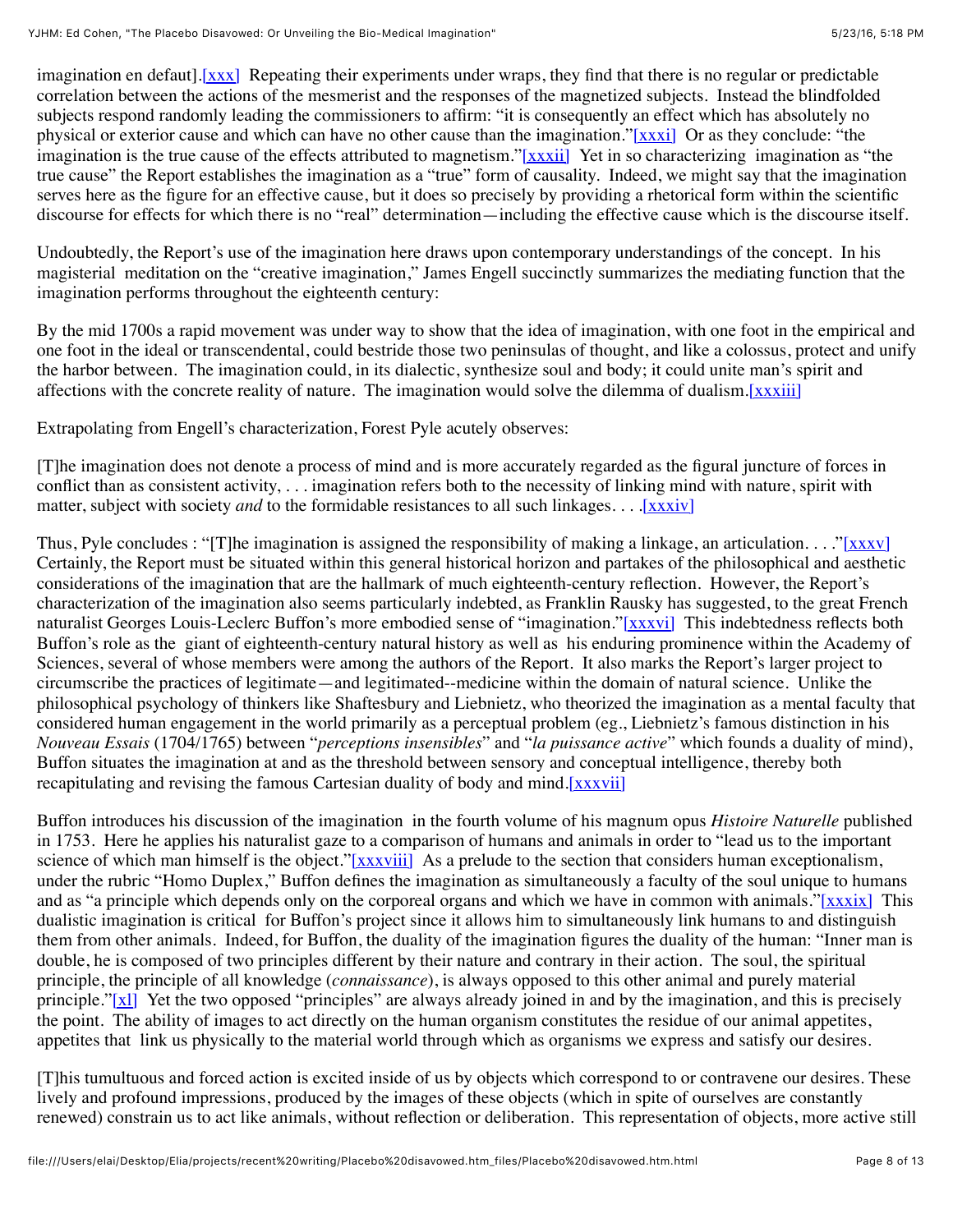than their presence, exaggerates everything, falsifies everything. This imagination is the enemy of our spirit, it is the source of illusion, the mother of passions which master us, prevailing over us despite the efforts of reason, and rendering us the unhappy theater of a continual combat, where we are almost always vanguished.  $[x$ li

Here Buffon–perhaps prefiguring Lacan's insight concerning the "dehiscence at the heart of the [human] organism["\[xlii\]](file:///Users/elai/Desktop/Elia/projects/recent%20writing/Placebo%20disavowed.htm_files/Placebo%20disavowed.htm.html#_edn42)-characterizes the physiological impact of images on and within the human subject. In spite of ourselves, and particularly in spite of our *rational* selves, we are "constrain[ed] to act like animals without reflection or deliberation" in so far as the imagination articulates us in an embodied universe whose materiality overpowers the limited resources of our knowledge [*connaissance*]. The imagination functions then both as the condition for and the limit on human knowing, incorporating the very contradiction that Foucault so eloquently characterized in *The Order of Things* as that "strange empirico-transcendental doublet" called Man[.\[xliii\]](file:///Users/elai/Desktop/Elia/projects/recent%20writing/Placebo%20disavowed.htm_files/Placebo%20disavowed.htm.html#_edn43)

It is precisely in order to assert the ascendancy of reason over bio-matter, then, that the Commissioners must rigorously exclude the imagination from their understanding of medicine. When the mesmerist whom they were examining attempts to concede the point that the effects produced by animal magnetism could be produced through the imagination and then even more provocatively suggests that perhaps the imagination could provide a resource for medical practice (anticipating the way that contemporary physicians seek to reinscribe the placebo effect within medicine proper) the Commissioners not only reject this possibility out of hand, but use it to proclaim their victory.

[The mesmerist] believed that it is possible to suppose in fact that the imagination played the largest part in the effects of animal magnetism. He said that this new agent was perhaps only the imagination itself, whose power is as effective as it is little known. He reported having constantly recognized this power in his treatment of patients, and he reported as well that many had been cured or infinitely assuaged. He remarked to the Commissioners that the imagination, thus directed to the amelioration of human suffering would be a great resource for the practice of medicine and, persuaded of the truth of this power of the imagination, he invited them to examine in his office the process and its effects. If [he] is still attached to the first idea that these effects are due to the action of a fluid [animal magnetism] which is communicated from individual to individual by touching or by the direction of a conductor, he will not delay in recognizing with the Commissioners that an effect requires only one cause, and that if the imagination suffices the fluid is unnecessary. $[x||y]$ 

Here the Report triumphantly affirms the logic which underwrites their interpretation and justifies both the denial of the existence of animal magnetism and the exclusion of the imagination from medical practice. The axiom that only one cause is needed for an effect [*"il ne faut qu'une cause pour un effet*"] defines determinism as the epistemological ground for biomedical truth. The imagination, which admits of over- or non-determinations, contravenes this principle and hence much be debunked as the source of misguided or even dangerous healing practices. By refusing to even consider the imagination as a possible medical technology, the Report establishes the exclusionary calculus that legitimates bio-determinism as the sole criteria for verifying "true cures" and thereby marks the threshold of modern medical practice.

Following Bruno Latour, who admonishes us that "we have never been modern," however, I want to suggest that "modern" bio-medicine has never fully modernized insofar as it has never successfully bracketed the imagination from its practices. [\[xlv\]](file:///Users/elai/Desktop/Elia/projects/recent%20writing/Placebo%20disavowed.htm_files/Placebo%20disavowed.htm.html#_edn45) Furthermore, just as Latour suggests that modernity can only manifest the exclusionary calculus of "purification" by which it seeks to separate society from nature, humans from non-humans, or individuals from society, though the multiplication of "hybrids" that partake of both, I would like to suggest that medicine can only purify "the imaginary" and "the material" as ontologically distinct through its largely unappreciated reliance on the placebo as a "translation" between the them. When medicine began to invoke the placebo as an illegitimate, a.k.a. "non-medical," form of healing at exactly the same time that the Royal Commission was debunking the effects of Mesmerism (remember the first known medical use of "placebo" was in 1785, the year after the Commission's report appeared) it did so by specifying a placebo's illegitimacy not as a sign of its lack of efficacy but as the "pleasing" materialization of a non-determinant cause. In order to produce this discriminatory specification, however, medical authorities necessarily invoked their own imagination about the imagination, and especially about its radical distinctness from the material. They thereby effaced the materiality of their own imaginary intervention, corporealized in the very institutional discourses and practices founded on this conceptual distinction. Thus, rather than having ever actually been excluded from medical rationality, the imagination simply passed from being an undesirable attribute of the *objects* of bio-medical inquiry to being an essential though unacknowledged tool for its *subjects*.

By offering this genealogical frame for recent controversy concerning the placebo effect, I hope in part to help revalue and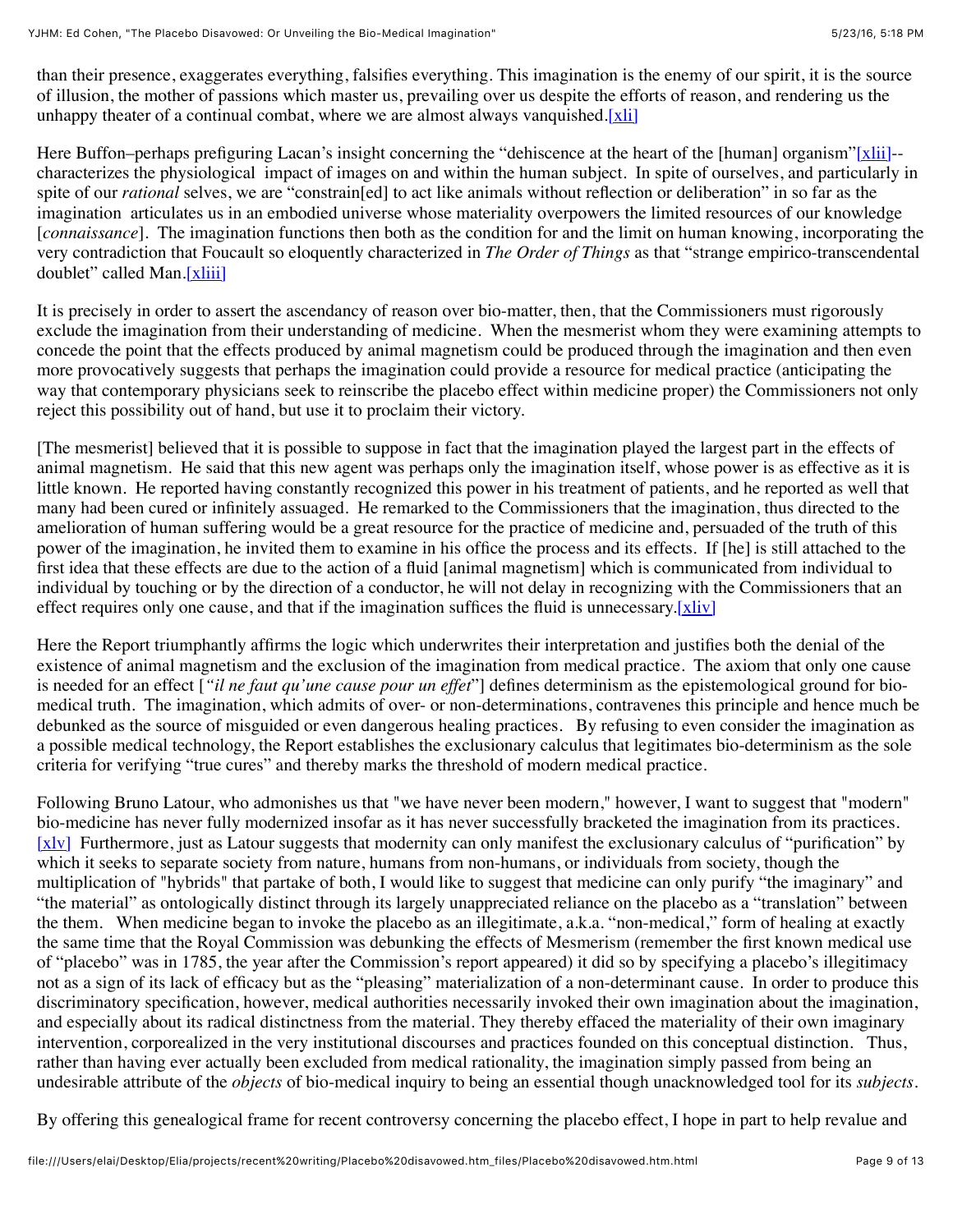therefore appreciate the work of the imagination which has never been absent from medicine. Certainly, no one would want to claim that bio-medicine lacks imagination. All of the classic accounts of therapeutic breakthroughs from Jenner to Lister to Pasteur to Watson and Crick emphasize the "genius" that enabled their reinterpretation of empirical evidence to new ends. Indeed, even the accounts of the daily experiences of a general practitioner routinely link the "art" and "science" of medicine. However, for the last two hundred years the role of the imagination has been subordinated to the logic of determinate causality (as if this were not itself a particular historical manifestation of the imagination) both for the practitioners of scientific medicine and for their clients. When in the course of the Twentieth Century the effects of the imagination began to reassert themselves within the very "double-blind" testing protocols designed to produce and reproduce the truths of bio-scientific rationality, they were quickly, if contentiously, appropriated for (or disavowed by) biomedicine as manifestations of the "placebo effect." Yet what the ameliorative potential of the placebo reveals—even if it only obtains as an analgesic for pain or even if it only works for a very limited subset of individuals—is that the imagination may have the capacity to inform the materiality of the human organism on a molecular and cellular level.

Certainly, the founding of the Office for Alternative Medicine in 1992, or the establishment of the National Center for Complimentary and Alternative Medicine in1998, under the auspices of the National Institutes of Health marks somewhat of a sea change in official understandings about the potential that non-allopathic treatments offer. [x] $vi$ ] Moreover, recent articles in bio-scientific publications on techniques like bio-feedback for high blood pressure, chronic pain, migraines, incontinence, and constipation, or on the use of guided imagery for numerous conditions including cancer, asthma, arthritis, coronary disease, diabetes, fibromilagia, headache, and inflammatory bowel disease, among others, along with considerations of such practices as journal keeping and creative writing as therapeutic modalities, suggest that there exists some practical recognition of the imagination as a resource for healing--even if large commitments of resources have not always followed from this recognition. (Not surprisingly, much of the interest in these techniques appears in the highly gendered domain of nursing, along with the slightly less gendered domains of psychotherapy and psychiatry.) No matter how marginal they remain with respect to the vast and highly funded arena of bio-chemical bio-medicine, however, these technologies gesture towards the possibility for freeing the imagination from the confines of the placebo and reintroducing it to medicine as a resource in its own right. While I think it would be wonderful if bio-medicine could begin to acknowledge the limitations of its determinist epistemology which are deeply embedded in its history and open its arms in welcome to new "imaginary" technologies that have been previously excluded, I'm not really holding my breath. Indeed, what I take to be the most promising possibility raised by my attempt to recall the imagination from its exile outside the bio-medical domain lies with those of us who are the consumers of bio-medicine.

 For example, rather than debunking the placebo as a myth, it might be time to suggest that there is no need to abjure "pleasure" as a degradation of scientific principles and that medicine might well want to adopt an "ethic of pleasing" as one of its most valuable assets. Offering an explicit appeal to a patient's desire (instead of covertly denying and disavowing its existence in the name of a "scientific" practice) might open up a collaborative dynamic in which we could begin to investigate more creative and effective ways to invoke the human imagination to healing ends. Given the large amounts of money that Americans currently spend out of their own pockets for various forms of "alternative" healing practices conservatively estimated at \$27.0 billion in 1997, the same amount spent out of pocket on all US physician services--it appears that there is already a marked and market recognition on the part of U.S. consumers of some insufficiencies in the bio-medical paradigm[.\[xlvii\]](file:///Users/elai/Desktop/Elia/projects/recent%20writing/Placebo%20disavowed.htm_files/Placebo%20disavowed.htm.html#_edn47) Yet by and large bio-medicine continues to dismiss or ignore the implications of these alternatives to its own orthodoxies, or at the very least to confine them within the supplemental categories "alternative" or "complimentary," implicitly holding them to be contemporary forms of what their nineteenth-century counterparts would have dismissed as "placebos." Clearly, a lot of us don't agree with this assessment and have taken our bodies and our dollars to the very placebo purveyors that medical science has been warning us against for the last two hundred years. More than just a matter of consumer choice, our decisions to patronize non-medical healing practitioners suggest that biomedicine's hegemony over American health care is losing some of its purchase. Indeed, it might even be a sign that we are in the process of reclaiming our imaginations as a healing resource (even insofar as we are imagining that bio-medicine is not the only credible healing regime) from the oblivion to which scientific medicine has sought to consign them for the past two centuries or so. For we should remember that it is only the imagination of those who seek healing that has been ostracized from the bio-medical pantheon, not that of those who claim to be the authorized agents of healing. The recent disavowal of the placebo effect by Hrobjartsson and Gotzsche might ultimately prove most useful, then, in helping us understand that the imagination does not need to be and has never actually been exiled from medical practice. For, the placebo, as it has come down to us, always already situates determinism as the privileged form of biological causality,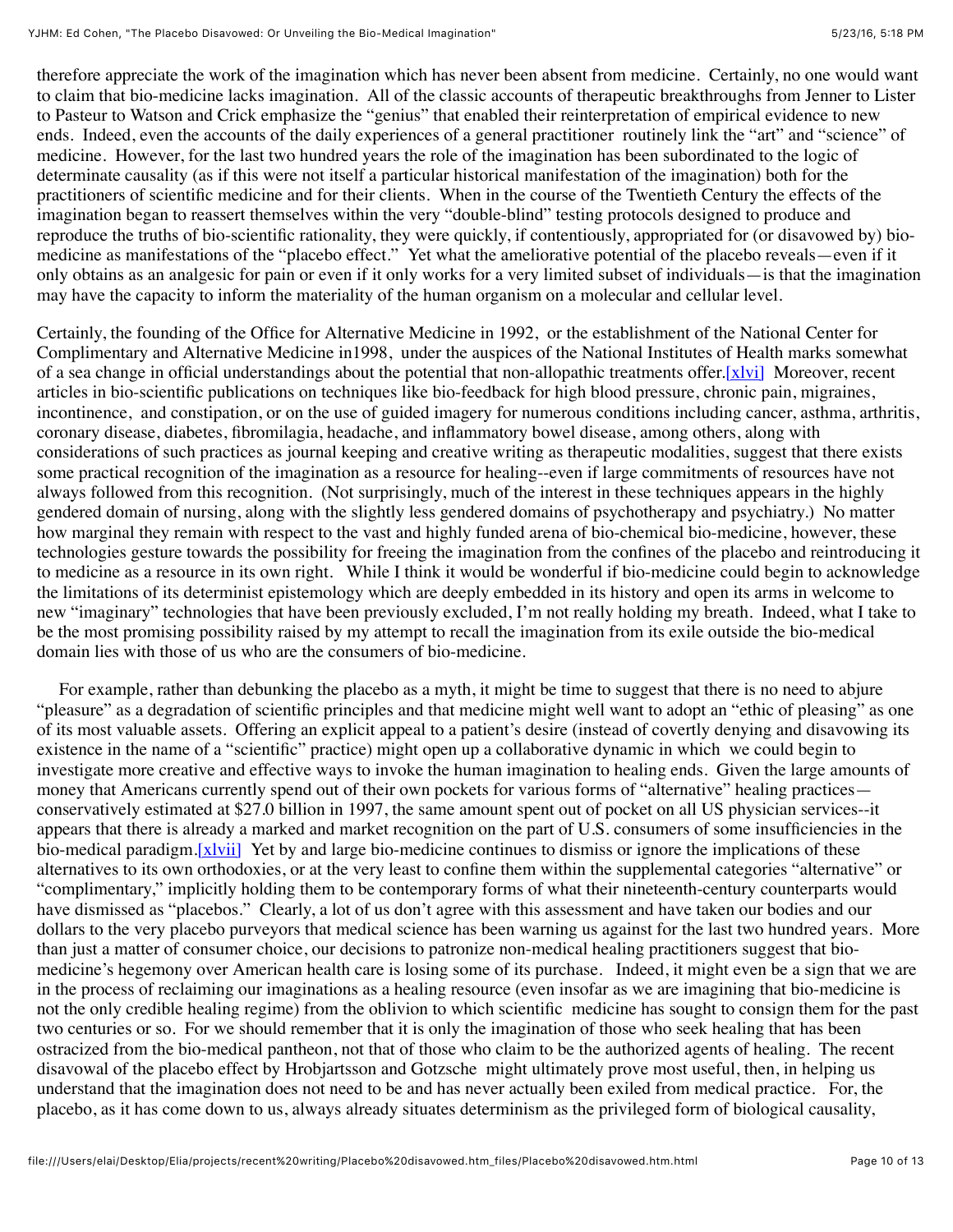rendering all other options somehow less real and less true. Perhaps by noticing that the placebo effect marks a blind spot within the ways scientific medicine has made the world visible and intelligible for the last two centuries, we can not only begin to recognize but also appreciate that the bio-medical imagination does not and need not function only when veiled.

[\[i\]](file:///Users/elai/Desktop/Elia/projects/recent%20writing/Placebo%20disavowed.htm_files/Placebo%20disavowed.htm.html#_ednref1) Asbjorn Hrobjartsson and Peter Gotzsche. "Is the Placebo Powerless? An Analysis of Clinical Trials Comparing Placebo with No Treatment" *New England Journal of Medicine* 344 (2001): 1594-602.

[\[ii\]](file:///Users/elai/Desktop/Elia/projects/recent%20writing/Placebo%20disavowed.htm_files/Placebo%20disavowed.htm.html#_ednref2) Gina Kolata, "Placebo Effect is More Myth than Science, Study says." *New York Times*, May 24, 2001. A 20. Also, Gina Kolata. "Putting Your Faith in Science?" New York Times, May 27, 2001. 4:2.

[\[iii\]](file:///Users/elai/Desktop/Elia/projects/recent%20writing/Placebo%20disavowed.htm_files/Placebo%20disavowed.htm.html#_ednref3) John Bailar. "The Powerful Placebo and The Wizard of Oz." *New England Journal of Medicine* 344 (2001): 1630-1632.

[\[iv\]](file:///Users/elai/Desktop/Elia/projects/recent%20writing/Placebo%20disavowed.htm_files/Placebo%20disavowed.htm.html#_ednref4) Bailar, 1631.

 $[\underline{v}]$  This is a basic premise of most medical anthropology. See for example: Lola Romanucci-Ross, Daniel E. Moerman, Laurence R. Tancredi, eds. *The Anthropology of Medicine : From Culture to Method*. Westport, Conn. : Bergin & Garvey, 1997. For a few examples within the literature on the placebo, see David Morris, "Placebo, Pain and Belief: A Biocultural Model." In Anne Harrington, ed., *The Placebo Effect: An Interdisciplinary Exploration*. Cambridge: Harvard UP, 1997. 187-207; Robert Hahn. "A Sociocultural Model of Illness and healing." In Leonard White, Bernard Tursky and Gary Schwartz, eds. *Placebo: Theory, Research, Method*. New York: The Guilford Press, 1985.167-195.

[\[vi\]](file:///Users/elai/Desktop/Elia/projects/recent%20writing/Placebo%20disavowed.htm_files/Placebo%20disavowed.htm.html#_ednref6) On the evolution of disease, see William McNeill. *Plagues and People*. New York: Anchor Press, 1976. Also on contemporary manifestations, see Manuel De Landa. "Flesh and Germs." *A Thousand Years of Nonlinear History*. New York: Swerve Editions, 1997; Laurie Garrett. *The Coming Plague: Newly Emerging Diseases in a World Out of Balance*. New York: Farrar, Strauss and Giroux. 1994.

[\[vii\]](file:///Users/elai/Desktop/Elia/projects/recent%20writing/Placebo%20disavowed.htm_files/Placebo%20disavowed.htm.html#_ednref7) Ezekiel Emanuel and Franklin Miller. "The Ethics of Placebo-Controlled Trials—A Middle Ground." *New England Journal of Medicine* 345 (2001): 915-919.

[\[viii\]](file:///Users/elai/Desktop/Elia/projects/recent%20writing/Placebo%20disavowed.htm_files/Placebo%20disavowed.htm.html#_ednref8) Roy Porter. *The Greatest Benefit to Mankind: A Medical History of Humanity*. New York: Norton, 1997. 452.

[\[ix\]](file:///Users/elai/Desktop/Elia/projects/recent%20writing/Placebo%20disavowed.htm_files/Placebo%20disavowed.htm.html#_ednref9) Alan Brandt. *No Magic Bullet: A Social History of Venereal Disease in the United States Since 1880*. New York: Oxford UP, 1985.

[\[x\]](file:///Users/elai/Desktop/Elia/projects/recent%20writing/Placebo%20disavowed.htm_files/Placebo%20disavowed.htm.html#_ednref10) On the history of clinical trials, see Arthur Shapiro and Elaine Shapiro. *The Powerful Placebo: From Ancient Priest to Modern Physician*. Baltimore: Johns Hopkins UP, 1997. 123-174. The literature on the placebo is copious. See for example: Daniel Moerman. *Meaning, Medicine and the 'Placebo Effect.'* Cambridge : Cambridge University Press, 2002; Harry A. Guess, ed. *The Science of the Placebo : Toward an Interdisciplinary Research Agenda*. London : BMJ, 2002; David Peters, ed. *Understanding the Placebo Effect in Complementary Medicine : Theory, Practice, and Research*. New York : Churchill Livingstone, 2001; Howard Brody with Daralyn Brody. *The Placebo Response : How You Can Release the Body's Inner Pharmacy for Better Health*. New York : Cliff Street Books, 2000; Anne Harington, ed. *The Placebo Effect: An Interdisciplinary Approach*. Cambridge,MA: Harvard University Press, 1997; Michael Shepard and Norman Sartorius, eds. *Non-Specific Aspects of Treatment*. Toronto: Hans Huber, 1989; Howard Spiro. *Doctors, Patients, and Placebos*. New Haven: Yale University Press, 1986; Geoff Watts. *Pleasing the Patient*. London : Faber and Faber, 1992; Howard Brody. *Placebos and the Philosophy of Medicine: Clinical, Conceptual and Ethical Issues.* Chicago: University of Chicago Press, 1980; Michael Jospe. The Placebo Effect in Healing. Lexington, MA: Lexington Books, 1978;

[\[xi\]](file:///Users/elai/Desktop/Elia/projects/recent%20writing/Placebo%20disavowed.htm_files/Placebo%20disavowed.htm.html#_ednref11) Henry Beecher. "The Powerful Placebo." *Journal of the American Medical Association*. 159 (1955). 1602-6.

[\[xii\]](file:///Users/elai/Desktop/Elia/projects/recent%20writing/Placebo%20disavowed.htm_files/Placebo%20disavowed.htm.html#_ednref12) Shapiro and Shapiro provides a classic example of this style of medical historiography.

[\[xiii\]](file:///Users/elai/Desktop/Elia/projects/recent%20writing/Placebo%20disavowed.htm_files/Placebo%20disavowed.htm.html#_ednref13) William Plotkin. "A Psychological Approach to Placebo: The Role of Faith in Therapy and Treatment." In White, Tursky, and Schwartz. 245.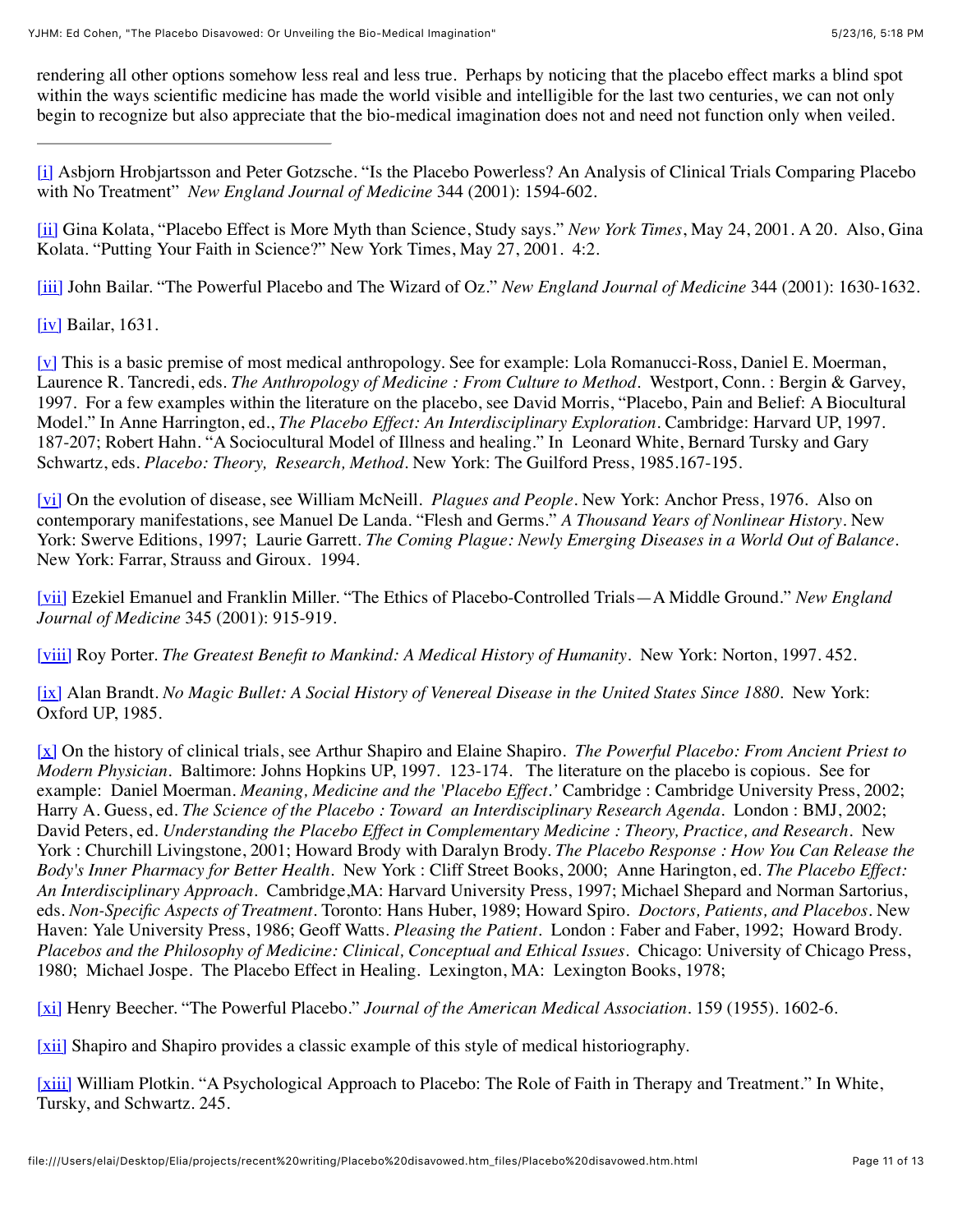[\[xiv\]](file:///Users/elai/Desktop/Elia/projects/recent%20writing/Placebo%20disavowed.htm_files/Placebo%20disavowed.htm.html#_ednref14) Shapiro and Shapiro, 139.

[\[xv\]](file:///Users/elai/Desktop/Elia/projects/recent%20writing/Placebo%20disavowed.htm_files/Placebo%20disavowed.htm.html#_ednref15) Torald Sollmann. "The Evaluation of Therapeutic Remedies in the Hospital." *Journal of the American Medical Association*. 94 (1930). 1280.

[\[xvi\]](file:///Users/elai/Desktop/Elia/projects/recent%20writing/Placebo%20disavowed.htm_files/Placebo%20disavowed.htm.html#_ednref16) Shapiro and Shapiro provide the most comprehensive etymology in their chapter "The Semantics of the Placebo," 28-42.

[\[xvii\]](file:///Users/elai/Desktop/Elia/projects/recent%20writing/Placebo%20disavowed.htm_files/Placebo%20disavowed.htm.html#_ednref17) OED

[\[xviii\]](file:///Users/elai/Desktop/Elia/projects/recent%20writing/Placebo%20disavowed.htm_files/Placebo%20disavowed.htm.html#_ednref18) Candace Pert. *The Molecules of Emotion: The Science Behind Mind-Body Medicine.* New York: Simon & Schuster, 1999.

[\[xix\]](file:///Users/elai/Desktop/Elia/projects/recent%20writing/Placebo%20disavowed.htm_files/Placebo%20disavowed.htm.html#_ednref19) Cornelius Castoriadis. "The Discovery of the Imagination." *The World in Fragments: Writings on Politics, Society, Psychoanalysis, and the Imagination.* Stanford, CA: Stanford UP, 1997. 214.

[\[xx\]](file:///Users/elai/Desktop/Elia/projects/recent%20writing/Placebo%20disavowed.htm_files/Placebo%20disavowed.htm.html#_ednref20) Isabelle Stengers, "Le Médecin et Le Charlatan." Tobie Nathan and Isabelle Stengers. *Médecins et Sorciers.* Paris: Le Plessis-Robinson : Synthélabo. 1995.

[\[xxi\]](file:///Users/elai/Desktop/Elia/projects/recent%20writing/Placebo%20disavowed.htm_files/Placebo%20disavowed.htm.html#_ednref21) Isabelle Stengers. *The Invention of Modern Science*. Trans. Daniel Smith. Minneapolis: University of Minnesota Press, 2000. 83.

[\[xxii\]](file:///Users/elai/Desktop/Elia/projects/recent%20writing/Placebo%20disavowed.htm_files/Placebo%20disavowed.htm.html#_ednref22) See for example: Steven Shapin & Simon Schaffer *. Leviathan and the Air-Pump : Hobbes, Boyle, and the Experimental Life.* Princeton, NJ : Princeton University Press, 1985. Steven Shapin, *The Scientific Revolution*. Chicago, IL : University of Chicago Press, 1996. Steven Shapin. A Social History of Truth : Civility and Science in Seventeenth-Century England. Chicago : University of Chicago Press, 1994. Bruno Latour. *We Have Never Been Modern*. Trans. Catherine Porter. . Cambridge, Mass. : Harvard University Press, 1993. Bruno Latour and Steve Woolgar. *Laboratory Life : The Construction of Scientific Facts*. Princeton, N.J. : Princeton University Press, 1986; Donna J. Haraway. *Simians, Cyborgs, and Women : the Reinvention of Nature.* New York, NY : Routledge, 1991.

[\[xxiii\]](file:///Users/elai/Desktop/Elia/projects/recent%20writing/Placebo%20disavowed.htm_files/Placebo%20disavowed.htm.html#_ednref23) Jacques Roger. *The Life Sciences in Eighteenth-Century French Thought*. Trans. Keith Benson. Stanford, CA: Stanford University Press, 1997 [1963].

[\[xxiv\]](file:///Users/elai/Desktop/Elia/projects/recent%20writing/Placebo%20disavowed.htm_files/Placebo%20disavowed.htm.html#_ednref24) Georges Canguilhem, "Puissance et Limites de la Rationality en Medicine." Georges Canguilhem et al. *Médicine, Science, et Technique*. Paris: Editions du Centre National de la Research Scientifique, 1978. 109-129.

[\[xxv\]](file:///Users/elai/Desktop/Elia/projects/recent%20writing/Placebo%20disavowed.htm_files/Placebo%20disavowed.htm.html#_ednref25) On the history of mesmerism, see Robert Darton. *Mesmerism and the End of the Enlightenment in France*. Cambridge: Harvard UP, 1968; Franklin Rausky. *Mesmer ou La Révolution Thérapeutic*. Paris: Payot, 1977; René Roussillon. *Du Baquet de mesmer au <<Baquet>> de freud: Une archéologie du cadre et de les pratique psychoanaltiques*. Paris: Presses Universitaires de France, 1992 ; Isabelle Stengers and Leon Chertok. *A Critique of Psychoanalytic Reason: Hypnosis as a Scientific Problem From Lavoisier to Freud*. Trans. Martha Noel Evans. Stanford: Stanford University Press, 1992 [1989]; Alan Gauld, A History of Hypnotism. London: Cambridge UP, 1992. 1-38; Adam Crabtree. *From Mesmer to Freud: Magnetic Sleep and the Roots of Psychological Healing.* New Haven: Yale UP, 1993. Some of the documents addressed below appear in Albert Binet and Charles Féré, *Animal Magnetism*. New York: D. Appleton and Co, 1888 [1887].

[\[xxvi\]](file:///Users/elai/Desktop/Elia/projects/recent%20writing/Placebo%20disavowed.htm_files/Placebo%20disavowed.htm.html#_ednref26) Shapiro and Shapiro, 151-154, identifies the first use of the term "blind or test experiments" in William Stanley Jevons. *The Principles of Science: A Treatise on Logic and the Scientific Method*. New York: Macmillian, 1874. They note the discontinuous employment of the term over the next 50 years, until the 1930s when Harry Gold began to use the term more systematically. In an oral history, one of Gold's students and subsequent collaborators, Nathaniel Kwit, reports on the inspiration for Gold's usage: "'Where did the idea come from?' After a minute or so he exclaimed, 'I know where we got it! It came from the "Take the Blindfold Test" advertising for Old Gold cigarettes. In this campaign, smokers were asked to compare Old Gold cigarettes with another brand while blindfolded—in other words, blind about which they were smoking. Our design was similar, except that the patients were not blindfolded, so we called it the blind test" (154). This anecdotal account brilliantly situates the contemporary metaphorical adoption of "blind testing" as a recapitulation of this late